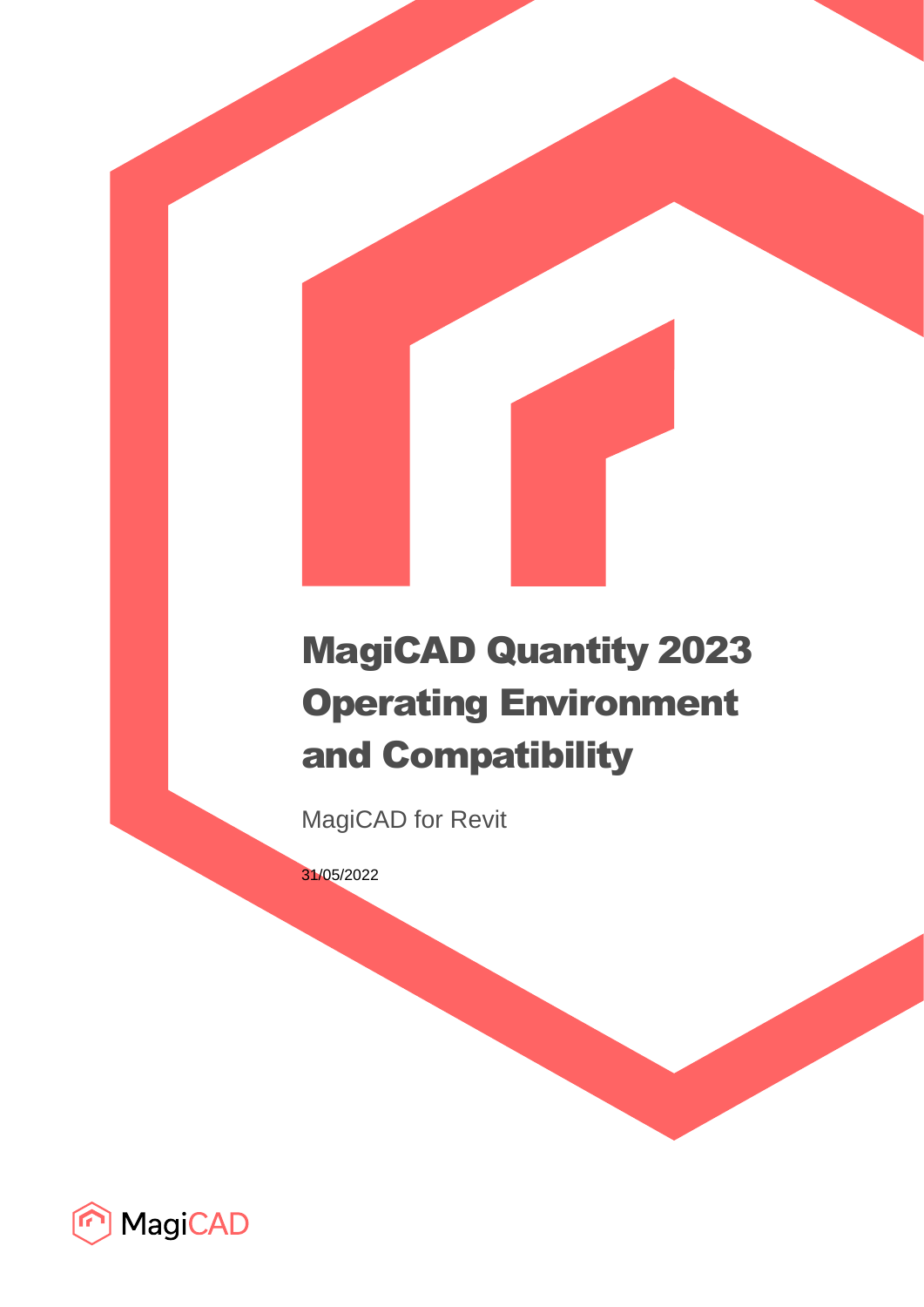

# Operating Environment and Version Compatibility:

## MagiCAD Quantity for Revit:

MagiCAD Quantity 2023 for Revit is developed by MagiCAD Group Oy.

- MagiCAD Quantity for Revit is sold as a single module
- Both stand-alone and network license options are available
- The installation file is 64-bit installation

MagiCAD Quantity 2023 for Revit operates on Windows 10, and Windows 8 operating systems.

MagiCAD Quantity for Revit runs on Revit software which is developed by Autodesk, Inc.

- MagiCAD Quantity 2023 for Revit 2023 requires a 64-bit version of Revit 2023
- MagiCAD Quantity 2023 for Revit 2022 requires a 64-bit version of Revit 2022
- MagiCAD Quantity 2023 for Revit 2021 requires a 64-bit version of Revit 2021
- MagiCAD Quantity 2023 for Revit 2020 requires a 64-bit version of Revit 2020
- MagiCAD Quantity 2023 for Revit 2019 requires a 64-bit version of Revit 2019
- MagiCAD Quantity 2023 for Revit 2018 requires a 64-bit version of Revit 2018

MagiCAD for Revit is not compatible with the Autodesk Revit Learner Training (LT) platform, since the application programming interface (API) enabling 3<sup>rd</sup> Party API add-ins (e.g., MagiCAD) is not featured in LT products.

MagiCAD Quantity for Revit requires an Internet connection. Accessing the product database with MagiCAD Quantity for Revit requires an Internet connection because the sync database is available online. While we aim to keep the sync database available at all times, there may be occasional limitations to its availability such as maintenance-related service breaks.

The system requirements for MagiCAD Quantity for Revit are the same system requirements as those stated for the 64-bit Revit version that MagiCAD Quantity for Revit is compatible with and will be installed onto. The MagiCAD Quantity installation requires at least 500 MB of free disk space.

With Network License option, MagiCAD Quantity 2023 modules for Revit are compatible with the Citrix XenApp 7.6 virtual platform.

### Licencing:

MagiCAD Quantity for Revit has the following license alternatives:

- Stand-alone licenses (SLM), which are activated on the workstation
- Network licences (NLM), which are activated on a network server
- Single server model, in which all licences are activated on one server
	- Distributed licence model

Accessing the licensing server requires an Internet connection. There may be occasional limitations to its availability such as maintenance-related service breaks.